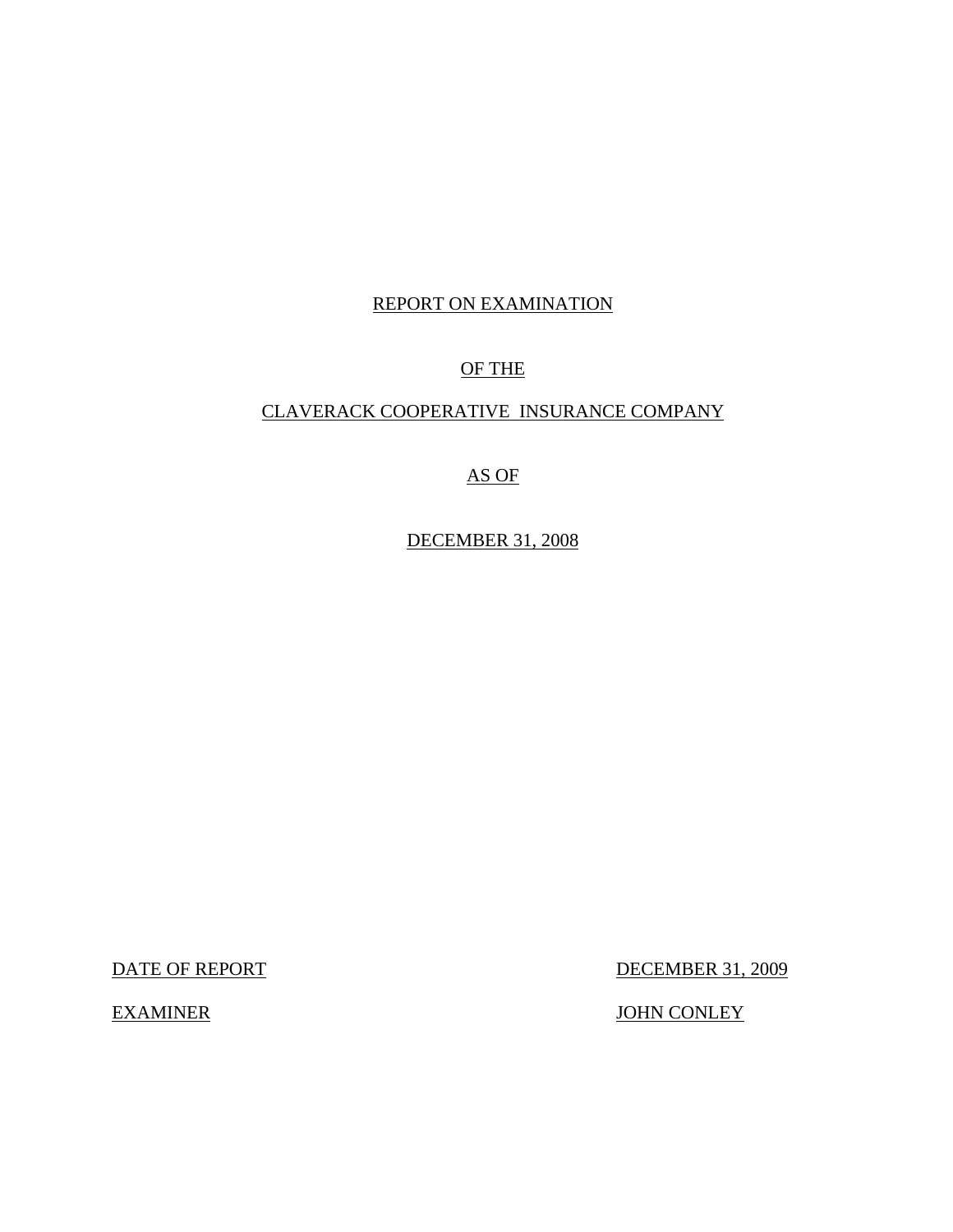# TABLE OF CONTENTS

| <b>ITEM NO.</b> |                                             | PAGE NO.       |
|-----------------|---------------------------------------------|----------------|
| 1.              | Scope of examination                        | $\overline{2}$ |
| 2.              | Description of Company                      | 3              |
|                 | A. Management                               | 3              |
|                 | B. Territory and plan of operation          | 4              |
|                 | C. Reinsurance                              | 6              |
|                 | D. Holding company system                   | $\overline{7}$ |
|                 | E. Significant operating ratios             | $\overline{7}$ |
|                 | F. Accounts and records                     | 8              |
| 3.              | <b>Financial statements</b>                 | 10             |
|                 | A. Balance sheet                            | 10             |
|                 | B. Underwriting and investment exhibit      | 12             |
| 4.              | Losses and loss adjustment expenses         | 13             |
| 5.              | Compliance with prior report on examination | 13             |
| 6.              | Summary of comments and recommendations     | 16             |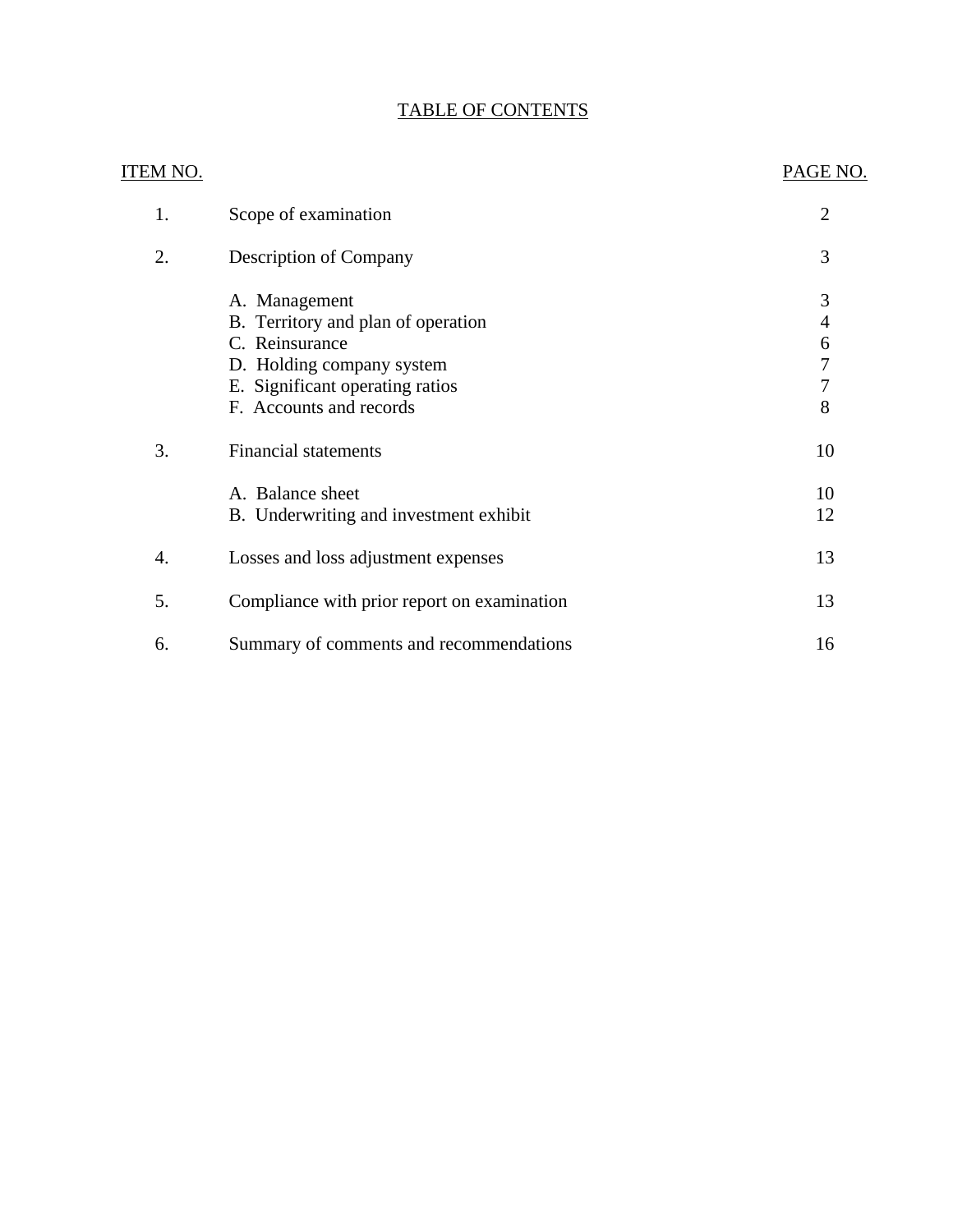

STATE OF NEW YORK INSURANCE DEPARTMENT ONE COMMERCE PLAZA ALBANY, NEW YORK 12257

December 31, 2009

Honorable James J. Wrynn Superintendent of Insurance Albany, New York 12257

Sir:

Pursuant to the requirements of the New York Insurance Law, and in compliance with the instructions contained in Appointment Number 30371 dated August 14, 2009 attached hereto, I have made an examination into the condition and affairs of Claverack Cooperative Insurance Company as of December 31, 2008, and submit the following report thereon.

Wherever the designations "the Company" or "Claverack" appear herein without qualification, they should be understood to indicate Claverack Cooperative Insurance Company.

Wherever the term "Department" appears herein without qualification, it should be understood to mean the New York Insurance Department.

The examination was conducted at the Company's home office located at 271 Roxbury Road, Hudson, New York 12534.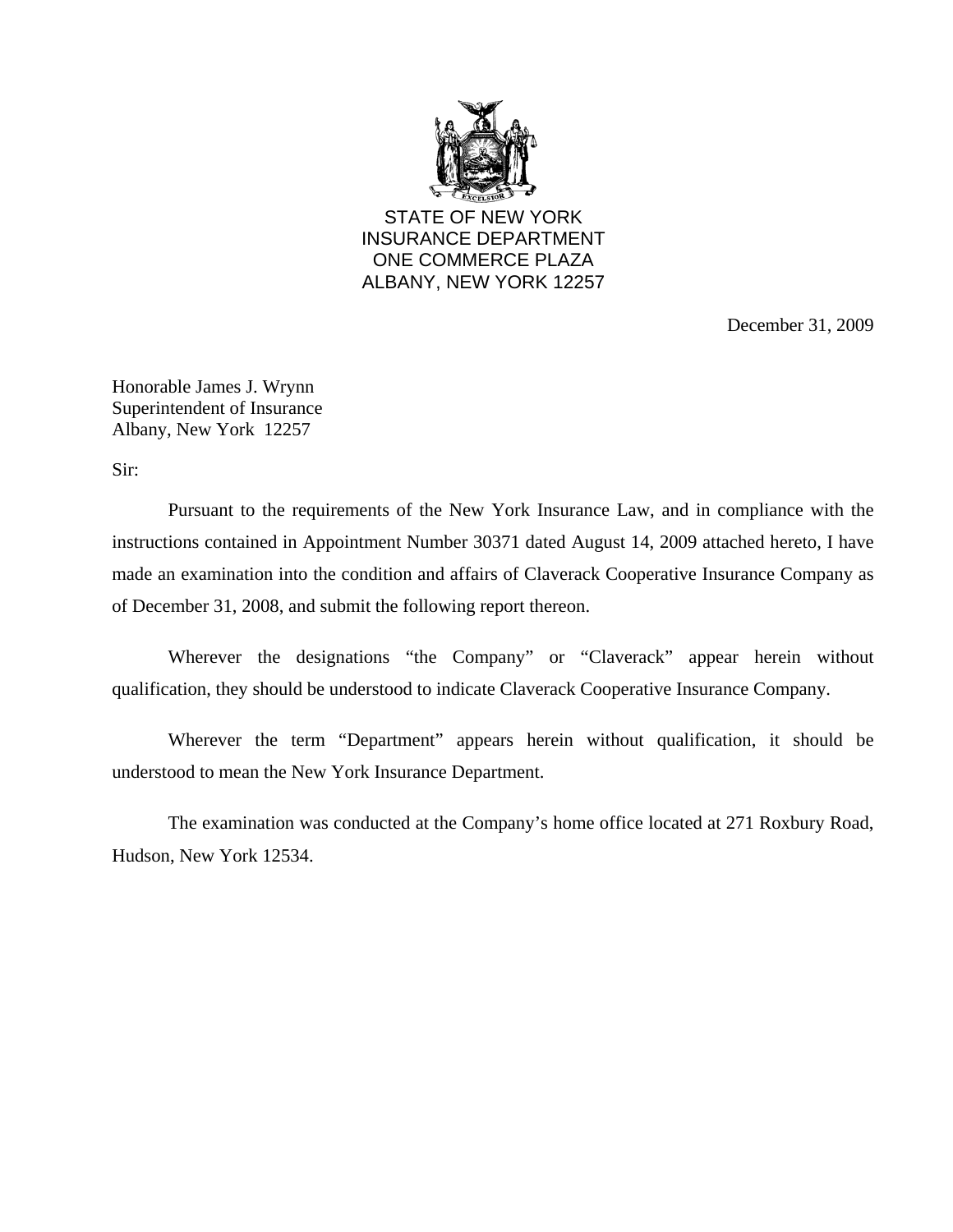#### **1. SCOPE OF EXAMINATION**

<span id="page-3-0"></span>The Department has performed a single-state examination of Claverack Cooperative Insurance Company*.* The previous examination was conducted as of December 31, 2003. This examination covered the five-year period from January 1, 2004 through December 31, 2008. Transactions occurring subsequent to this period were reviewed where deemed appropriate by the examiner.

This examination was conducted in accordance with the National Association of Insurance Commissioners ("NAIC") Financial Condition Examiners Handbook, which requires that we plan and perform the examination to evaluate the financial condition and identify prospective risks of the Company by obtaining information about the Company including corporate governance, identifying and assessing inherent risks within the Company and evaluating system controls and procedures used to mitigate those risks. This examination also includes assessing the principles used and significant estimates made by management, as well as evaluating the overall financial statement presentation, management's compliance with Statutory Accounting Principles and annual statement instructions when applicable to domestic state regulations.

All financially significant accounts and activities of the Company were considered in accordance with the risk-focused examination process. The examiners also relied upon audit work performed by the Company's independent public accountants when appropriate.

This examination report includes a summary of significant findings for the following items as called for in the Financial Condition Examiners Handbook of the NAIC:

> Significant subsequent events Company history Corporate records Management and control Fidelity bonds and other insurance Territory and plan of operation Growth of Company Loss experience Reinsurance Accounts and records Financial statements Summary of recommendations

A review was also made to ascertain what action was taken by the Company with regard to comments and recommendations contained in the prior report on examination.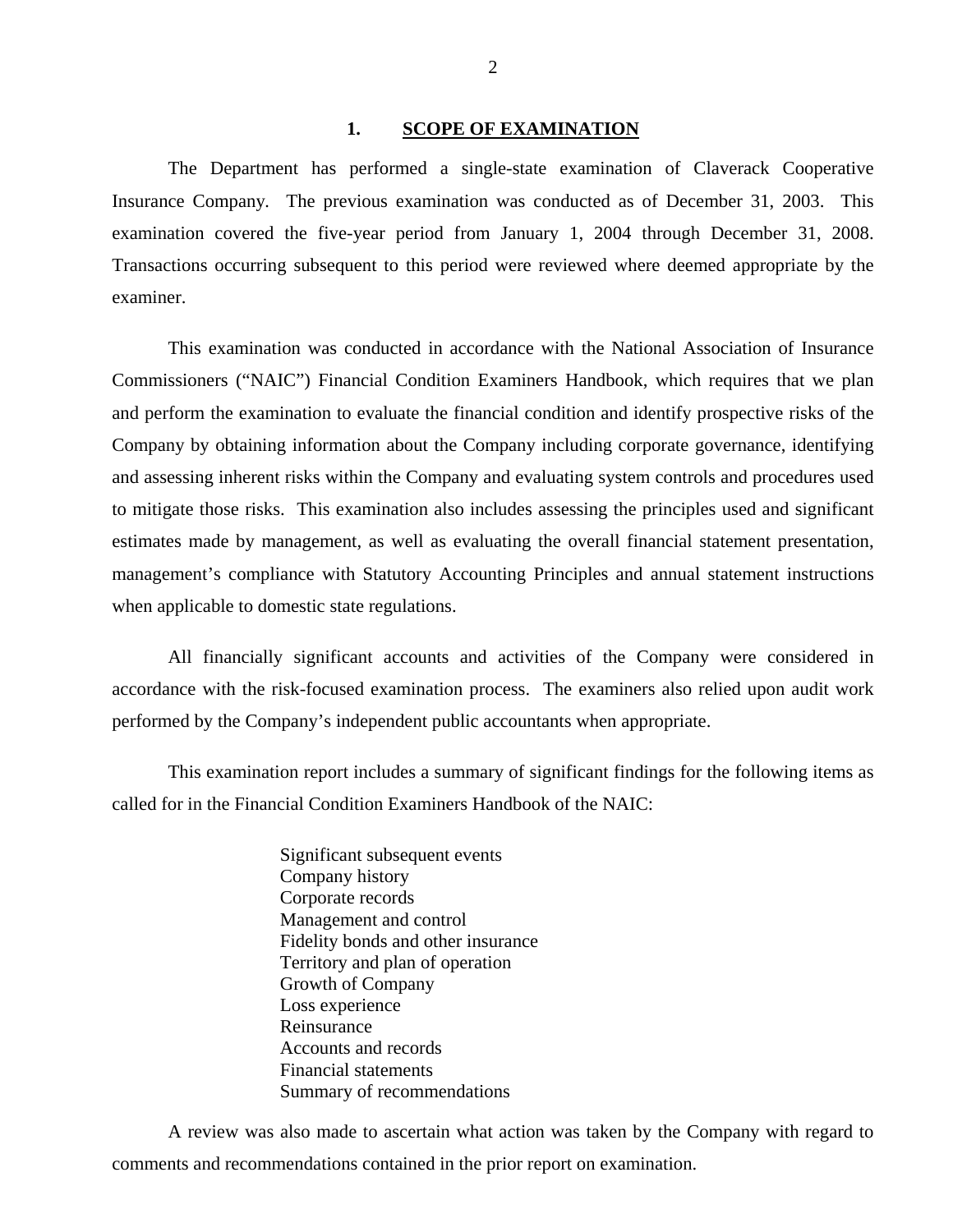This report on examination is confined to financial statements and comments on those matters that involve departures from laws, regulations or rules, or that are deemed to require explanation or description.

#### **2. DESCRIPTION OF COMPANY**

The Company was organized in 1857 to transact business as an assessment co-operative fire insurance company in the Town of Claverack, Columbia County, New York. In 1949, the territory was extended to include all of Columbia County. In 1957, a merger was effected between the Company and the Livingston Town Insurance Company, of Livingston, New York, with the Claverack Town Fire Insurance Company being the surviving corporation.

The Department issued a certificate on February 8, 1971 authorizing the Company to change its name from The Claverack Town Fire Insurance Company to Claverack Cooperative Insurance Company.

#### A. Management

Pursuant to the Company's charter and by-laws, management of the Company is vested in a board of directors consisting of eleven members. The board met at least four times during each calendar year thereby complying with Section 6624(b) of the New York Insurance Law. At December 31, 2008, the board of directors was comprised of the following eleven members:

| Name and Residence              | <b>Principal Business Affiliation</b>                                                            |
|---------------------------------|--------------------------------------------------------------------------------------------------|
| Sidney Byron<br>Millerton, NY   | Secretary and Treasurer,<br>Farmers Mutual Insurance Company of Milan,<br>Pine Plains & Stanford |
| Katherine Buckley<br>Hudson, NY | Assistant Secretary and Assistant Treasurer,<br>Claverack Cooperative Insurance Company          |
| Elizabeth Dolan<br>Hudson, NY   | Teacher                                                                                          |
| Anna Enright<br>Hyde Park, NY   | Retired                                                                                          |
| John Hess<br>Claverack, NY      | Second Vice President,<br><b>Claverack Cooperative Insurance Company</b>                         |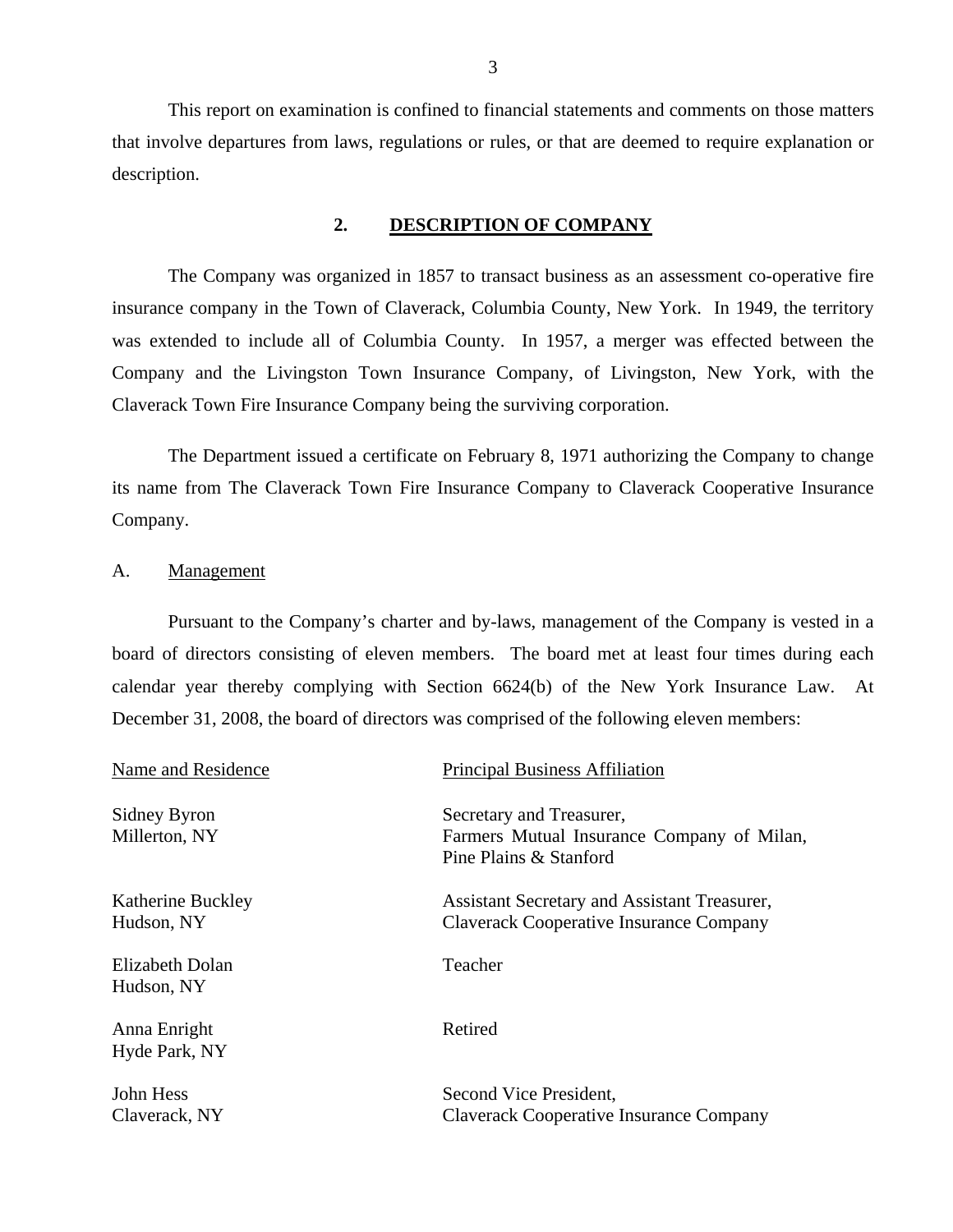| <b>Name and Residence</b>                 | <b>Principal Business Affiliation</b>                                      |
|-------------------------------------------|----------------------------------------------------------------------------|
| Maureen Hess<br>Claverack, NY             | Secretary and Treasurer,<br><b>Claverack Cooperative Insurance Company</b> |
| Floyd Merrifield Jr.<br>Claverack, NY     | Apple Farmer                                                               |
| <b>Barry Miller</b><br>Salem, NY          | Principal,<br>The Kinney Agency                                            |
| Kristin Plaia<br>Claverack, NY            | School psychologist                                                        |
| <b>Martin Schroeder</b><br>Livingston, NY | <b>Retired Farmer</b>                                                      |
| Joan Simard<br>Hillsdale, NY              | Retired,<br>Former Bank Manager                                            |

A review of the minutes of the board of directors' meetings held during the examination period indicated that the meetings were generally well attended and each board member had an acceptable record of attendance.

As of December 31, 2008, the principal officers of the Company were as follows:

| Name                 | Title                          |
|----------------------|--------------------------------|
| Floyd Merrifield Jr. | President                      |
| <b>Maureen Hess</b>  | Secretary and Treasurer        |
| Elizabeth Dolan      | Vice President                 |
| John Hess            | <b>Second Vice President</b>   |
| Katherine Buckley    | <b>Assistant Secretary and</b> |
|                      | <b>Assistant Treasurer</b>     |

#### B. Territory and Plan of Operation

As of December 31, 2008, the Company was licensed to write business within all counties of the State of New York excluding the counties of New York, Kings, Queens, Bronx and Richmond.

The Company writes only in New York State.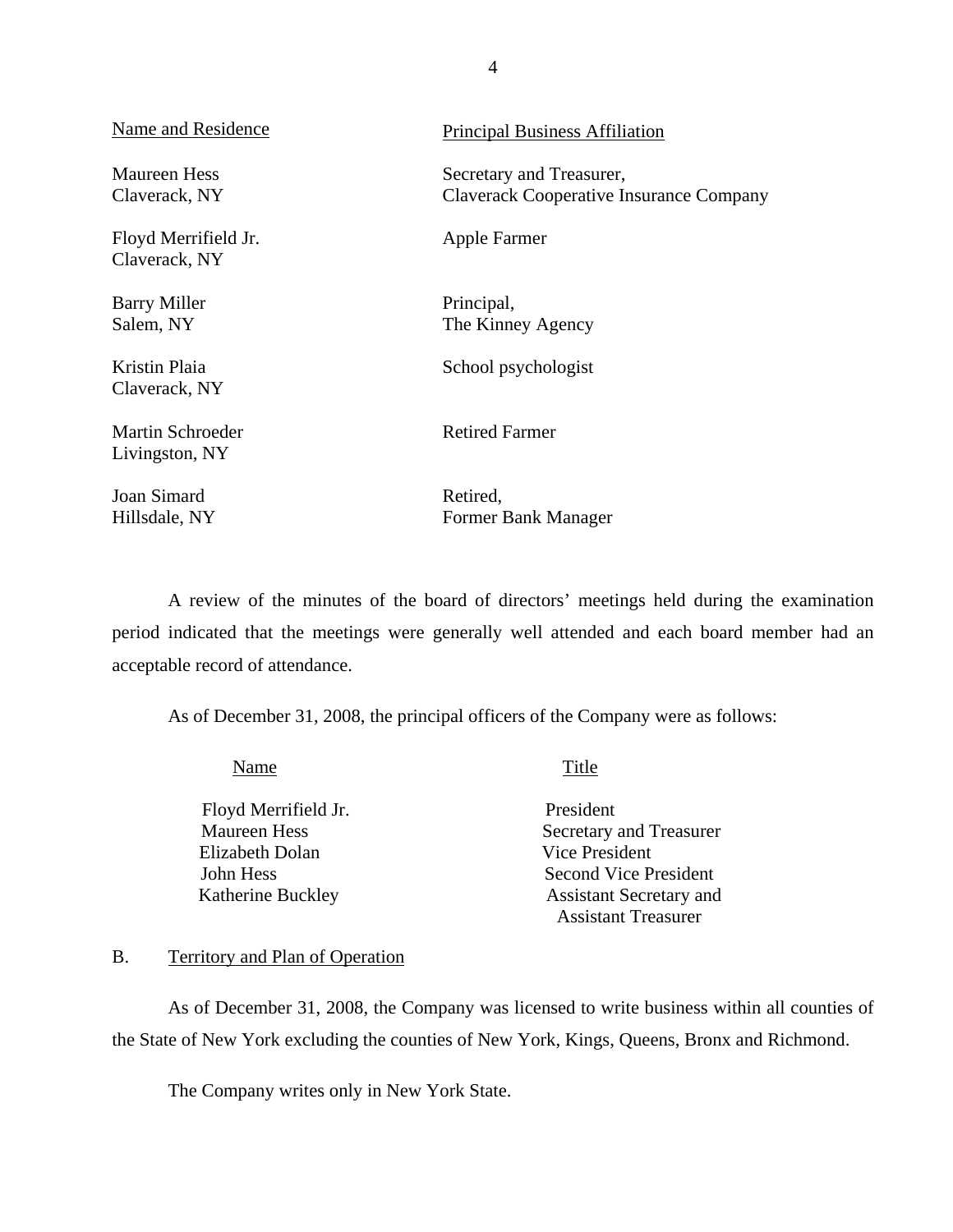As of the examination date, the Company was authorized to transact the kinds of insurance as defined in the following numbered paragraphs of Section 1113(a) of the New York Insurance Law:

| Paragraph | Line of Business                                                                    |
|-----------|-------------------------------------------------------------------------------------|
| 4         | Fire                                                                                |
| 5         | Miscellaneous property                                                              |
| 6         | Water damage                                                                        |
| 7         | Burglary and theft                                                                  |
| 8         | Glass                                                                               |
| 12        | Collision                                                                           |
| 13        | Personal injury liability                                                           |
| 14        | Property damage liability                                                           |
| 15        | Workers' compensation and employers' liability (excluding workers'<br>compensation) |
| 19        | Motor vehicle and aircraft physical damage (excluding aircraft physical<br>damage)  |
| 20        | Marine and inland marine (inland marine only)                                       |

Paragraphs 5, 6, 7, 8, 13, 14 and 15 can be written solely in conjunction with fire insurance written under the same policy and covering the same premises. The Company is also licensed to accept and cede reinsurance as provided in Section 6606 of the New York Insurance Law.

Based on the lines of business for which the Company is licensed and pursuant to the requirements of Articles 13 and 66 of the New York Insurance Law, the Company is required to maintain a minimum surplus to policyholders in the amount of \$100,000.

The Company writes predominantly commercial multiple peril, homeowners multiple peril, and farmowners multiple peril policies, which accounted for 50.39%, 37.37% and 9.94%, respectively, of the 2008 direct premiums written. The business is produced through approximately 60 independent agents and brokers.

The following schedule shows the direct premiums written by the Company in New York State for the period under examination:

| Calendar Year | <b>Direct Premiums Written</b> |
|---------------|--------------------------------|
| 2004          | \$2,774,775                    |
| 2005          | \$2,641,953                    |
| 2006          | \$2,456,442                    |
| 2007          | \$2,195,131                    |
| 2008          | \$1,951,893                    |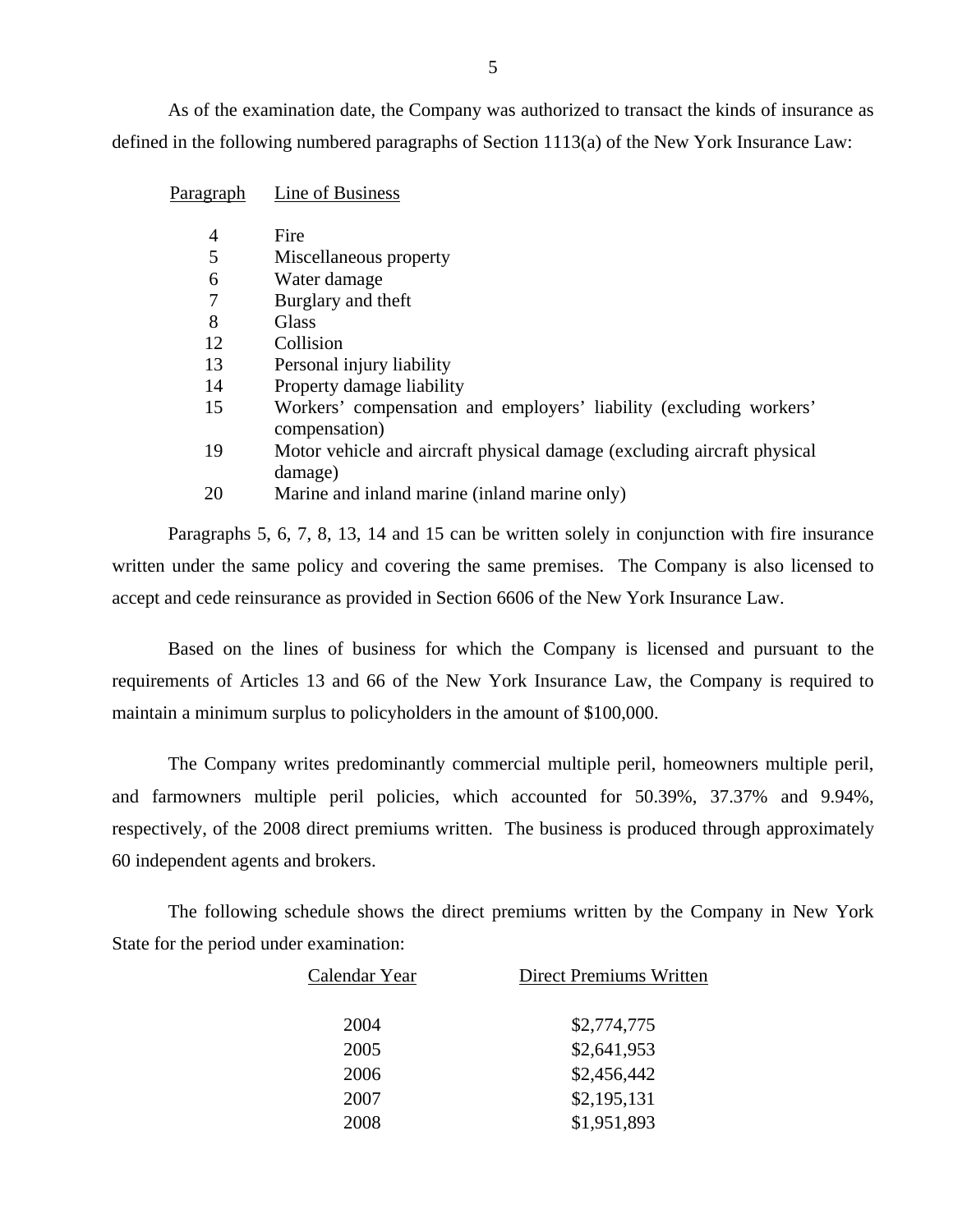# <span id="page-7-0"></span>C. Reinsurance

During the period under examination the Company did not assume any reinsurance business.

As of December 31, 2008, the Company had the following ceded reinsurance program in place:

| <b>Type of treaty</b>                             | Cession                                                                                                                                                                                                                                                                         |
|---------------------------------------------------|---------------------------------------------------------------------------------------------------------------------------------------------------------------------------------------------------------------------------------------------------------------------------------|
| Multiline excess of loss<br>First layer           |                                                                                                                                                                                                                                                                                 |
| Section A - Property                              | \$70,000 in excess of \$30,000 net loss each risk.<br>\$210,000 ultimate net loss per occurrence.                                                                                                                                                                               |
| Section B - Inland Marine                         | \$70,000 in excess of \$30,000 net loss each risk.<br>\$210,000 ultimate net loss per occurrence.                                                                                                                                                                               |
| Section C - Casualty                              | \$80,000 in excess of \$20,000 net loss per occurrence.                                                                                                                                                                                                                         |
| <b>Inland Marine and Casualty-</b><br>Combination | Section D - Contingency for Property, \$20,000 in excess of \$30,000 net loss per occurrence.                                                                                                                                                                                   |
| Second Layer<br>Section A - Property              | \$250,000 in excess of \$100,000 net loss each risk.<br>\$500,000 ultimate net loss per occurrence.                                                                                                                                                                             |
| Section B - Inland Marine                         | \$250,000 in excess of \$100,000 each risk.<br>\$500,000 ultimate net loss per occurrence.                                                                                                                                                                                      |
| Section C - Casualty                              | \$425,000 in excess of \$100,000 net loss per occurrence.<br>Medical Payments - \$25,000 ultimate net loss per occurrence.                                                                                                                                                      |
| <b>Casualty Clash Excess of Loss</b>              | \$500,000 in excess of \$500,000 each loss occurrence.                                                                                                                                                                                                                          |
| Catastrophe excess of loss<br>3 layers            | $$2,525,000$ in excess of \$75,000 each loss occurrence.                                                                                                                                                                                                                        |
| <b>Casualty Excess Cessions</b>                   | Non-Obligatory Property Surplus and Property: \$500,000 in excess of \$250,000 net loss per risk plus<br>reinsurers' pro-rata share of loss expense. Reinsurers<br>maximum liability \$1,000,000 in any one loss occurrence plus<br>reinsurers' pro-rata share of loss expense. |
|                                                   | Casualty: \$500,000 in excess of \$500,000 each loss<br>occurrence, plus reinsurers' proportionate share of loss<br>expense.                                                                                                                                                    |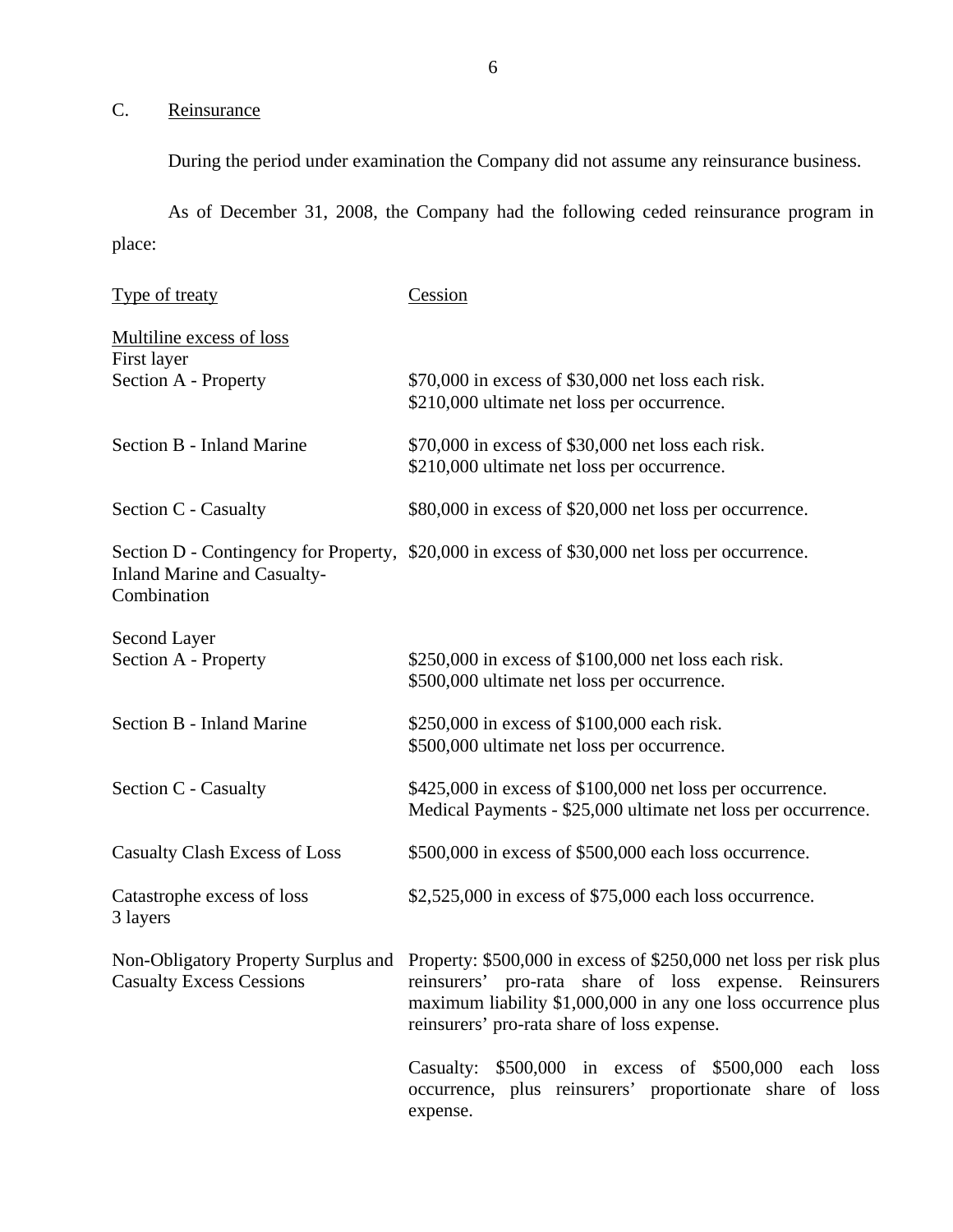The Company's cessions during 2008 were to authorized or accredited reinsurers.

<span id="page-8-0"></span>All ceded reinsurance agreements in effect as of the examination date were reviewed and found to contain the required clauses, including an insolvency clause meeting the requirements of Section 1308 of the New York Insurance Law.

The Schedule F - Part 3 reported by the Company in its filed 2008 annual statement was found to be inaccurate. In particular, the Company did not report items recoverable from certain reinsurers, but instead combined these amounts with amounts due from other reinsurers. It is noted that the total amount of reinsurance recoverable reported was correct.

It is recommended that the Company comply with the NAIC Annual Statement Instructions by completing Schedule F - Part 3 correctly in all future filings with this Department.

Management has represented that all material ceded reinsurance agreements transfer both underwriting and timing risk as set forth in the NAIC Accounting Practices and Procedures Manual, Statement of Statutory Accounting Principles ("SSAP") No. 62. Representations were supported by appropriate risk transfer analyses and an attestation from the Company's Chief Executive Officer and Chief Financial Officer pursuant to the NAIC Annual Statement Instructions. Additionally, examination review indicated that the Company was not a party to any finite reinsurance agreements. All ceded reinsurance agreements were accounted for utilizing reinsurance accounting as set forth in paragraphs 18 through 25 of SSAP No. 62.

During the period covered by this examination, the Company did not commute any reinsurance agreements.

#### D. Holding Company System

As of December 31, 2008, the Company was not a member of any holding company system.

#### E. Significant Operating Ratios

The following ratios have been computed as of December 31, 2008, based upon the results of this examination:

Net premiums written to surplus as regards policyholders .61:1

Liabilities to liquid assets (cash and invested assets less investments in affiliates) 62%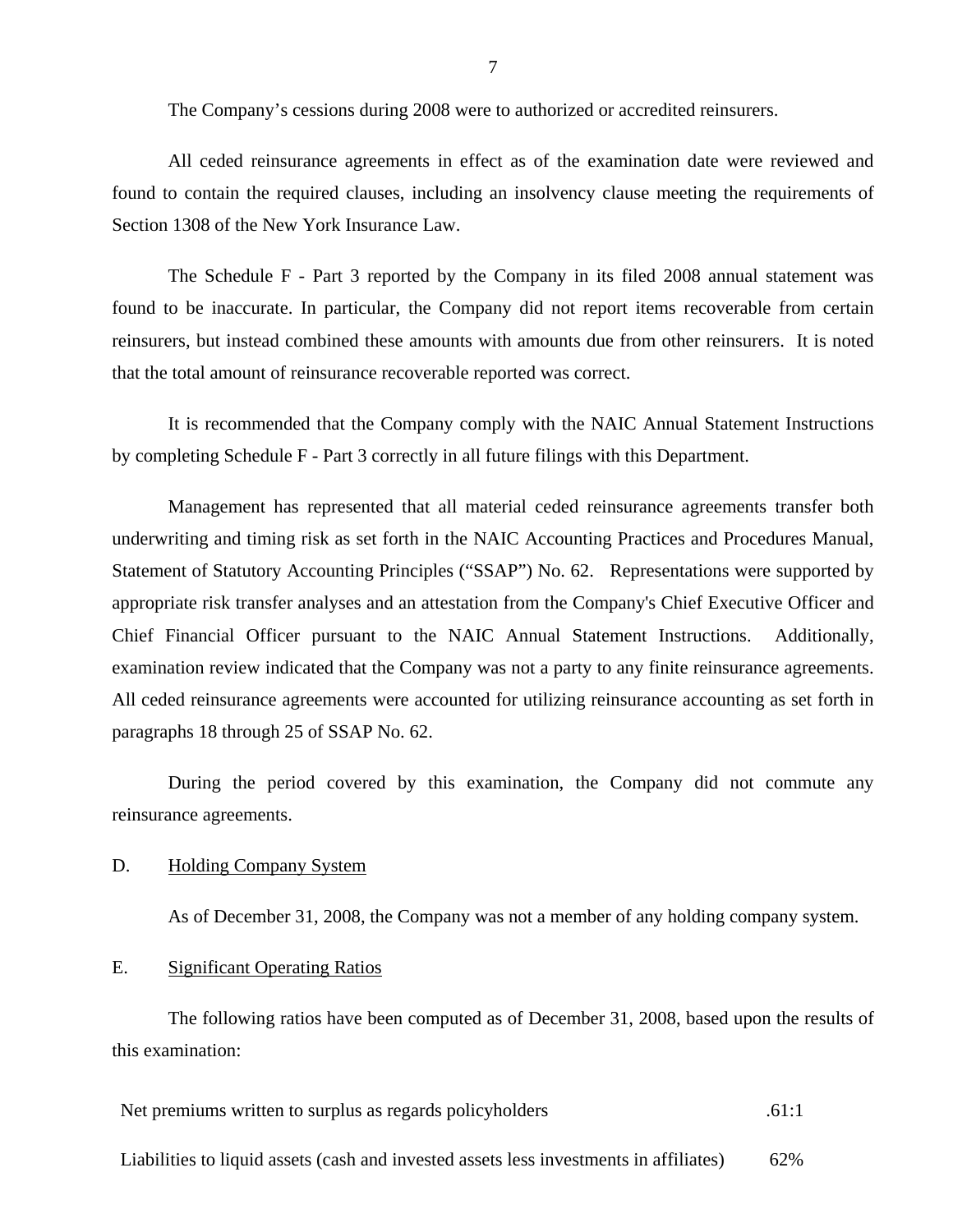Premiums in course of collection to surplus as regards policyholders 1%

All of the above ratios fall within the benchmark ranges set forth in the Insurance Regulatory Information System of the National Association of Insurance Commissioners.

The underwriting ratios presented below are on an earned/incurred basis and encompass the five-year period covered by this examination:

|                                              | Amounts     | Ratios  |
|----------------------------------------------|-------------|---------|
| Losses and loss adjustment expenses incurred | \$3,917,858 | 55.18%  |
| Other underwriting expenses incurred         | 2,889,174   | 40.69%  |
| Net underwriting gain                        | 293,599     | 4.13%   |
| Premiums earned                              | 7,100,631   | 100.00% |

#### Management Expense Ratio

The examiner's calculation of the management expense ratio revealed that the Company was not in compliance with Section 6613(a) of the New York Insurance Law for 2008. The Company's ratio was 48.33%.

Section 6613(a) states, in part, that:

 not exceed in any one calendar year forty-two and one-half percent of its net premiums "The expenses of management of any co-operative property/casualty insurance company shall written for such year…"

It is recommended that the Company comply with Section 6613(a) of the New York Insurance Law and make efforts to bring its management expenses to within the limits allowed by this specific section. It is noted that a similar recommendation was included in the prior report on examination.

#### F. Accounts and Records

#### i. Incorrect transaction dates used

The examiner's review of a sample of trade advices for purchases and sales of securities revealed that securities transactions were sometimes recorded on the settlement date.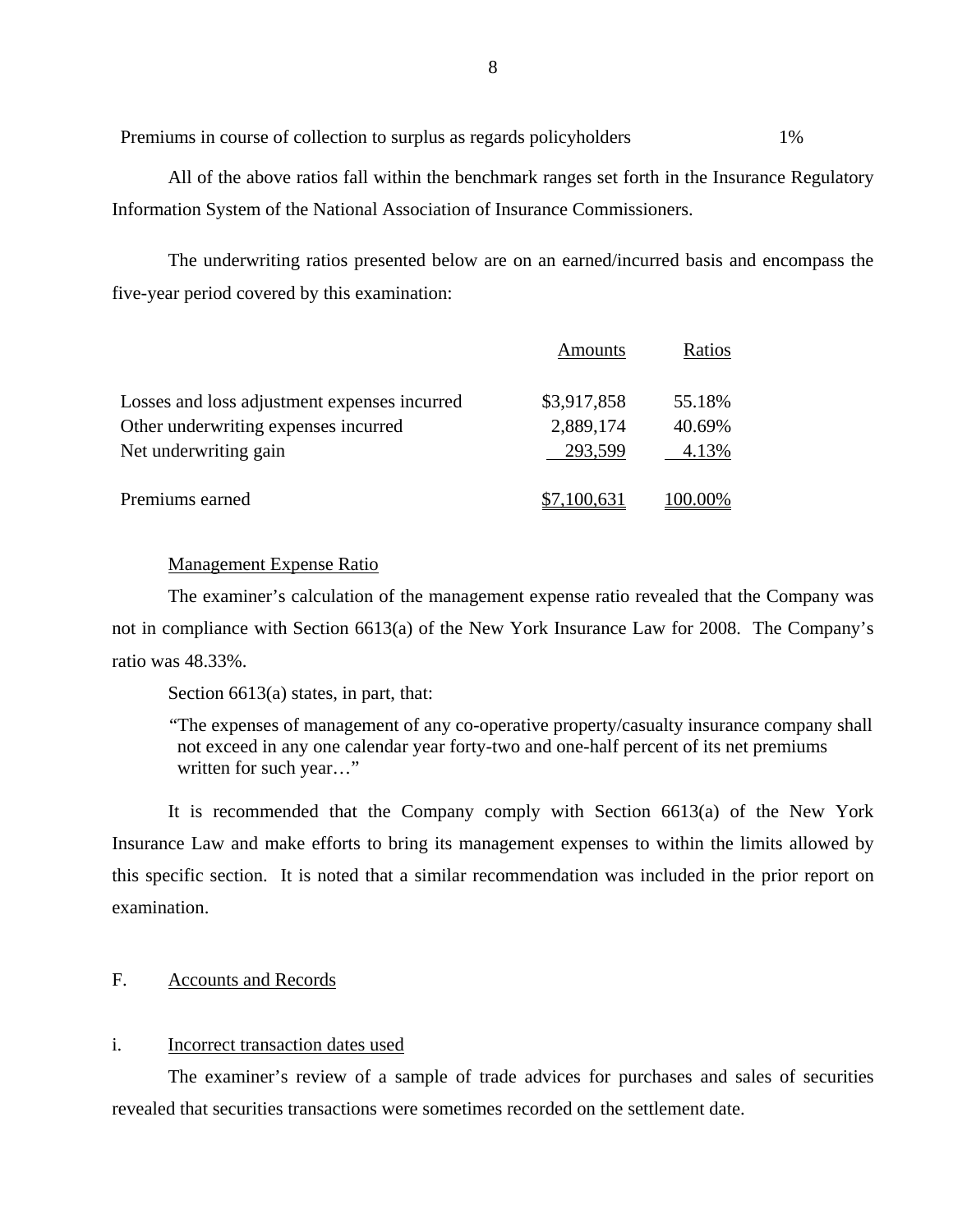In accordance with paragraph 4 of Statement of Statutory Accounting Principles ("SSAP") No. 26, paragraph 5 of SSAP No. 30 and paragraph 10 of SSAP No. 32, bonds, common stocks and preferred stocks, respectively, shall be recorded on the trade date, not the settlement date.

Thus, it is recommended that securities transactions be recorded in the annual statement on the trade date in accordance with SSAP No. 26, SSAP No. 30 and SSAP No. 32. It is noted that a similar recommendation was included in the prior report on examination.

#### ii. Classification of annual statement lines

The review of the accounts that comprise Page 3, Line 5 - Other Expenses (excluding taxes, licenses, and fees) in the Company's filed 2008 annual statement showed that the Company incorrectly included payroll tax withholdings.

In accordance with the NAIC Annual Statement instructions, employees' withholdings should be included on Page 3, Line 14 - Amounts withheld or retained by company for account of others.

It is recommended that the Company classify accounts correctly in accordance with the NAIC Annual Statement instructions in all future financial statements filed with the Department. It is noted that a similar recommendation was included in the prior report on examination.

#### iii. Investment Limitation

Section 1409(a) of the New York Insurance Law states, in part, that:

 "…no domestic insurer shall have more than ten percent of its admitted assets as shown by its last statement on file with the superintendent invested in, or loaned upon, the securities (including for this purpose certificates of deposit, partnership interests and other equity interests) of any one institution."

The Company had a certificate of deposit with Canandaigua National Bank and Trust with a balance of \$755,695 as of December 31, 2008. This deposit exceeded 10% of the Company's admitted assets as shown on its last statement on file with this Department.

Thus, it is recommended that the Company comply with Section 1409(a) of the New York Insurance Law and limit its investment in any one institution to 10% of its admitted assets.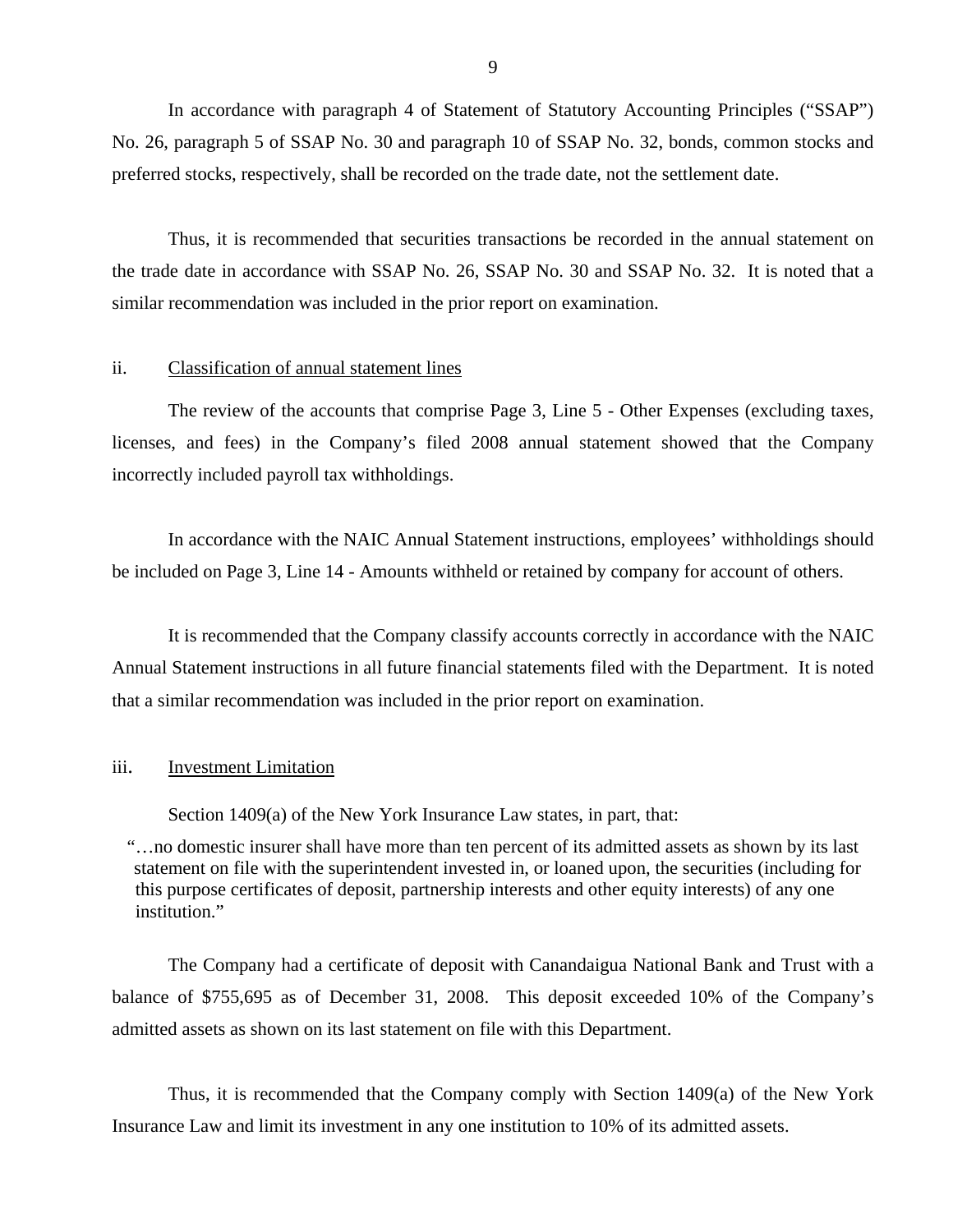# 3. FINANCIAL STATEMENTS

# A. Balance Sheet

The following shows the assets, liabilities and surplus as regards policyholders as of December 31, 2008. This statement is the same as the balance sheet filed by the Company:

| Assets                                                               |             | <b>Assets Not</b> | Net Admitted   |
|----------------------------------------------------------------------|-------------|-------------------|----------------|
|                                                                      | Assets      | Admitted          | Assets         |
| <b>Bonds</b>                                                         | \$1,169,326 | \$<br>$\theta$    | \$1,169,326    |
| Preferred stocks                                                     | 51,139      |                   | 51,139         |
| Common stocks                                                        | 62,142      |                   | 62,142         |
| Cash, cash equivalents and short-term investments                    | 2,317,396   |                   | 2,317,396      |
| Investment income due and accrued                                    | 11,721      |                   | 11,721         |
| Uncollected premiums and agents' balances in course of<br>collection | 23,094      | 4,060             | 19,034         |
| Deferred premiums, agents' balances and installments booked but      |             |                   |                |
| deferred and not yet due                                             | 265,699     |                   | 265,699        |
| Amounts recoverable from reinsurers                                  | 316,198     |                   | 316,198        |
| Current federal and foreign income tax recoverable and interest      |             |                   |                |
| thereon                                                              | 6,771       |                   | 6,771          |
| Net deferred tax asset                                               | 139,621     | 74,208            | 65,413         |
| Furniture and equipment                                              | 3,144       | 3,144             | $\overline{0}$ |
| Prepaid expense                                                      | 10,005      | 10,005            | 0              |
| Total assets                                                         | \$4,376,256 | \$91,417          | \$4,284,839    |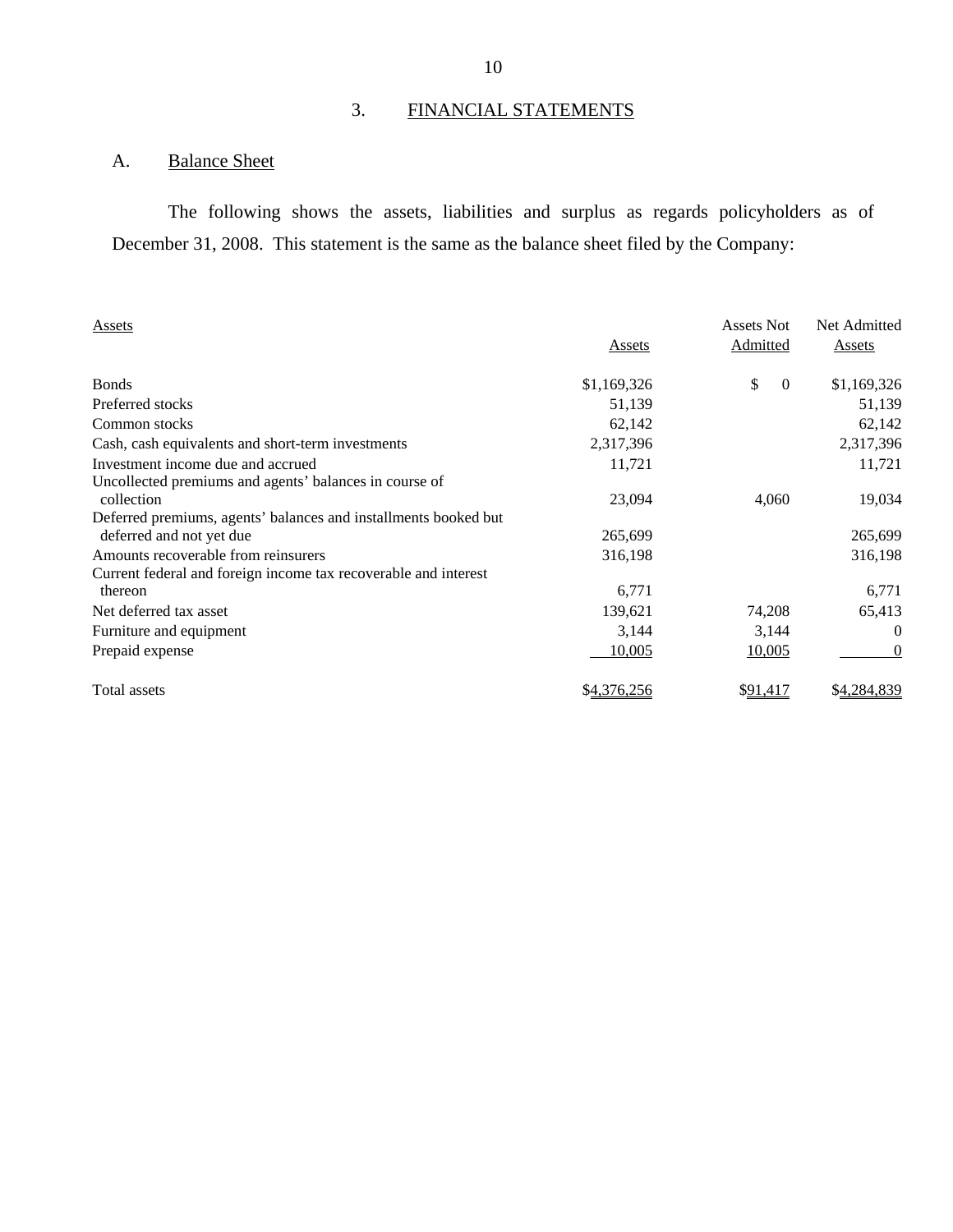#### Liabilities, Surplus and Other Funds

#### **Liabilities**

| Losses and loss adjustment expenses                                   | \$632,824              |
|-----------------------------------------------------------------------|------------------------|
| Commissions payable, contingent commissions and other similar charges | 61,376                 |
| Other expenses (excluding taxes, licenses and fees)                   | 12,883                 |
| Taxes, licenses and fees (excluding federal and foreign income taxes) | 535                    |
| Unearned premiums                                                     | 756,115                |
| Advance premium                                                       | 46,645                 |
| Ceded reinsurance premiums payable (net of ceding commissions)        | 130,668                |
| Funds held by company under reinsurance treaties                      | 425,644                |
| Remittances and items not allocated                                   | 4,178                  |
| Pension liability                                                     | 179,509                |
| <b>Total liabilities</b>                                              | \$2,250,377            |
| <b>Surplus and Other Funds</b>                                        |                        |
| Unassigned funds (surplus)<br>Minimum surplus requirement             | \$1,934,462<br>100,000 |
| Surplus as regards policyholders                                      | 2,034,462              |
| Total liabilities, surplus and other funds                            | \$4,284,839            |

NOTE: The Internal Revenue Service did not audit the Company's federal income tax returns for the years under examination. Audits covering subsequent years have yet to commence. The examiner is unaware of any potential exposure of the Company to any tax assessment and no liability has been established herein relative to such contingency.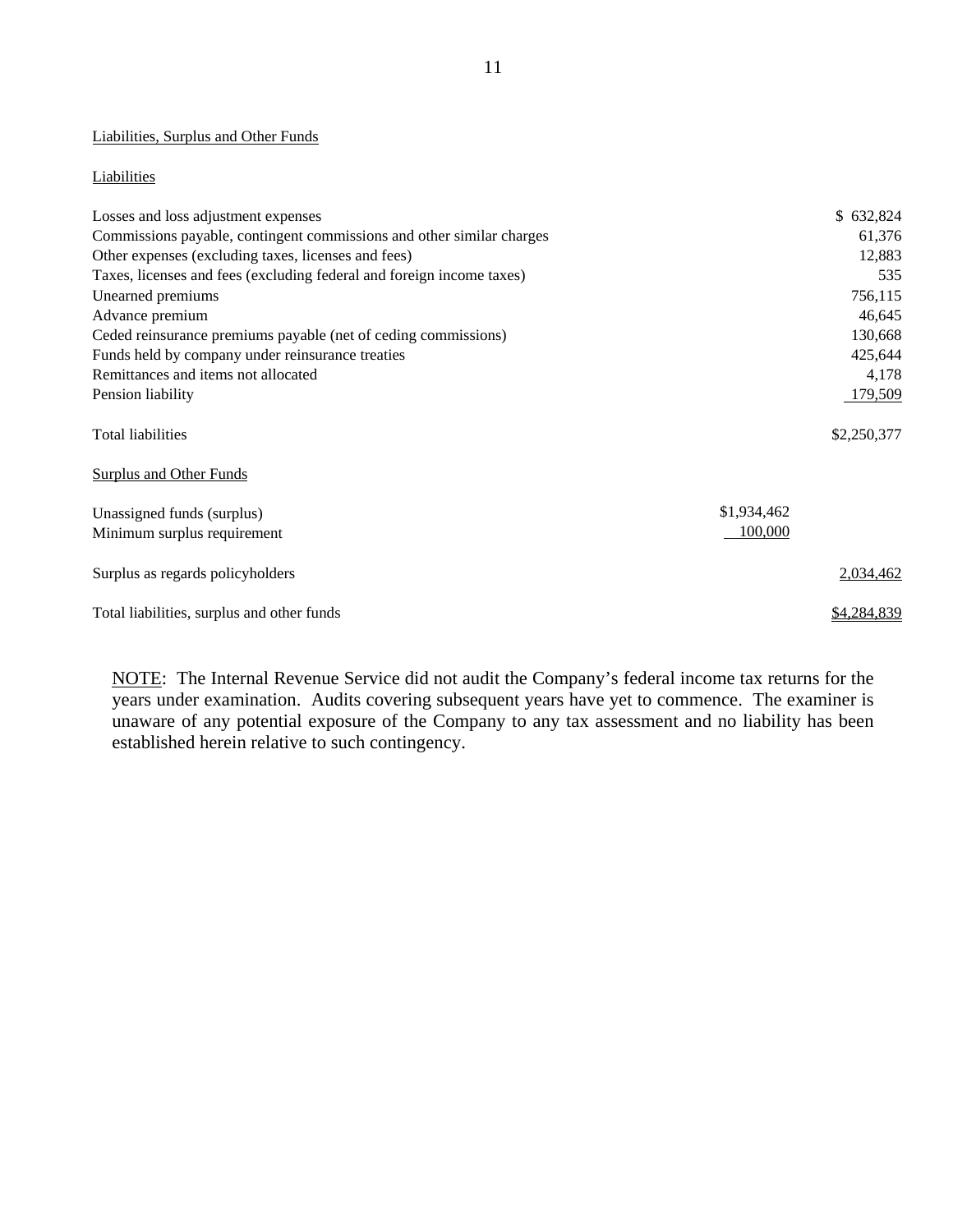# B. Underwriting and Investment Exhibit

Surplus as regards policyholders increased \$676,535 during the five-year examination period January 1, 2004 through December 31, 2008, detailed as follows:

| <b>Underwriting Income</b>                                                                                                                                           |                              |             |
|----------------------------------------------------------------------------------------------------------------------------------------------------------------------|------------------------------|-------------|
| Premiums earned                                                                                                                                                      |                              | \$7,100,631 |
| Deductions:                                                                                                                                                          |                              |             |
| Losses and loss adjustment expenses incurred<br>Other underwriting expenses incurred                                                                                 | \$3,917,858<br>2,889,174     |             |
| Total underwriting deductions                                                                                                                                        |                              | 6,807,032   |
| Net underwriting gain or (loss)                                                                                                                                      |                              | \$293,599   |
| <b>Investment Income</b>                                                                                                                                             |                              |             |
| Net investment income earned<br>Net realized capital gains                                                                                                           | \$429,849<br>3,771           |             |
| Net investment gain or (loss)                                                                                                                                        |                              | 433,620     |
| Other Income                                                                                                                                                         |                              |             |
| Net gain (loss) from agents' or premium balances charged off<br>Finance and service charges not included in premiums<br>Aggregate write-ins for miscellaneous income | \$4,581<br>293,908<br>79,909 |             |
| Total other income                                                                                                                                                   |                              | 378,398     |
| Net income before federal and foreign income taxes                                                                                                                   |                              | \$1,105,617 |
| Federal and foreign income taxes incurred                                                                                                                            |                              | 332,059     |
| Net iIncome                                                                                                                                                          |                              | \$ 773,558  |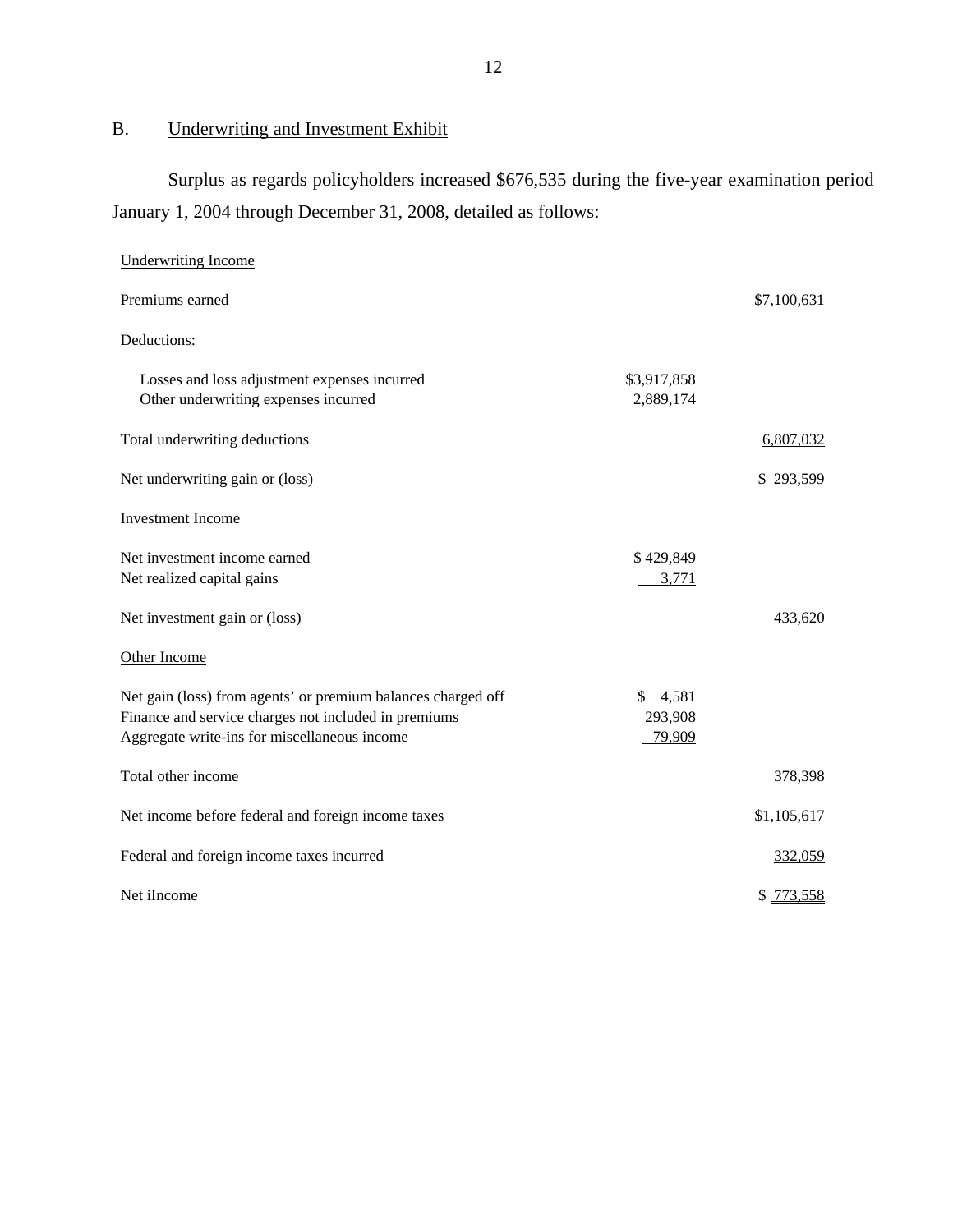| Surplus as regards policyholders per report on |             |
|------------------------------------------------|-------------|
| examination as of December 31, 2003            | \$1,357,927 |

|                                                | Gains in<br><b>Surplus</b> | Losses in<br><b>Surplus</b> |         |
|------------------------------------------------|----------------------------|-----------------------------|---------|
|                                                |                            |                             |         |
| Net income                                     | \$773,558                  |                             |         |
| Net unrealized capital gains or losses         |                            | \$59,781                    |         |
| Change in net deferred income tax              | 60,917                     |                             |         |
| Change in non-admitted assets                  |                            | 51,574                      |         |
| Change in minimum pension accrual              |                            | 53,178                      |         |
| Miscellaneous adjustments                      | 2,209                      |                             |         |
| Prior period adjustments (premium receivable)  | 4,384                      | 0                           |         |
| Total gains or losses in surplus               | \$841,068                  | \$164,533                   |         |
| Net increase in surplus                        |                            |                             | 676,535 |
| Surplus as regards policyholders per report on |                            |                             |         |

examination as of December  $31,2008$ 

# **4. LOSSES AND LOSS ADJUSTMENT EXPENSES**

The examination liability for the captioned items of \$632,824 is the same as reported by the Company as of December 31, 2008. The examination analysis was conducted in accordance with generally accepted actuarial principles and practices and was based on statistical information contained in the Company's internal records and in its filed annual statements.

### **5. COMPLIANCE WITH PRIOR REPORT ON EXAMINATION**

The prior report on examination contained sixteen comments and recommendations as follows (page numbers refer to the prior report):

#### ITEM PAGE NO.

5

#### A. Management

i. It was recommended that board members who are unable or unwilling to attend meetings consistently should resign or be replaced.

The Company has complied with this recommendation.

ii. It was recommended that, henceforth, the directors of Claverack 5 - 6 Cooperative Insurance Company remain mindful of their fiduciary responsibilities to the Company and its policyholders, as set forth in

 $\mathbb{Z}$  in the interval  $\mathbb{Z}$ 

\$2,034,462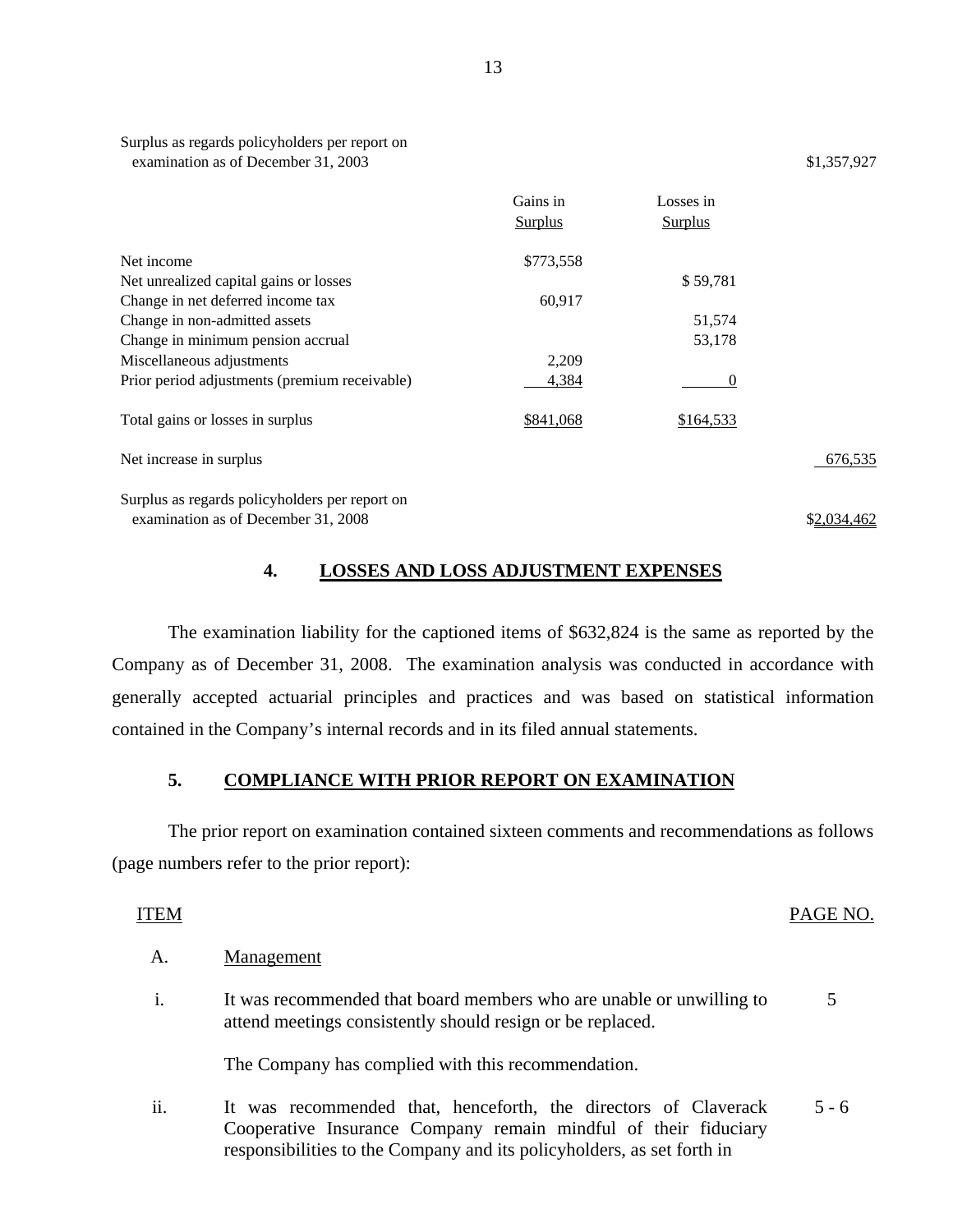Section 717 of the New York Business Corporation Law. In addition, the policyholders should replace any director of the Company who cannot or does not fulfill his/her duties in good faith and with that degree of care which an ordinarily prudent person in a like position would use under similar circumstances.

14

The Company has complied with this recommendation.

- B. Reinsurance
- i. The Company only obtained the reinsurance underwriting memorandum 8 for certain ceded reinsurance contracts to which it is a party. As a result, the insolvency clause for these contracts could not be reviewed upon examination for compliance with the requirements of Section 1308 of the New York Insurance Law.

The Company has addressed this comment.

ii. It was recommended that the Company ensure that all reinsurance 8 agreements to which it is a party are finalized, reduced to a written form and signed by the parties within nine months after commencement of the policy period covered by the arrangement. Future arrangements that are not finalized within nine months of the commencement of the policy period covered by the arrangement should be accounted for as a retroactive reinsurance agreement in accordance with SSAP No. 62, paragraph 23.

The Company has complied with this recommendation.

iii. It was recommended that the Company comply with Section  $6606(a)(2)$  9 - 10 of the New York Insurance Law and replace Endurance Specialty Insurance Limited with a licensed or accredited reinsurer.

The Company has complied with this recommendation.

**Abandoned Property** 

C. Abandoned Property<br>It was recommended that the Company comply with Section 1316(4) of 10 - 11 the NYS Abandoned Property Law and remit the final payment for the unclaimed funds within the first ten days of September of each year.

The Company has complied with this recommendation.

D. Significant Operating Ratios.

Management Ratio 11 - 12 It was recommended that the Company comply with Section 6613 of the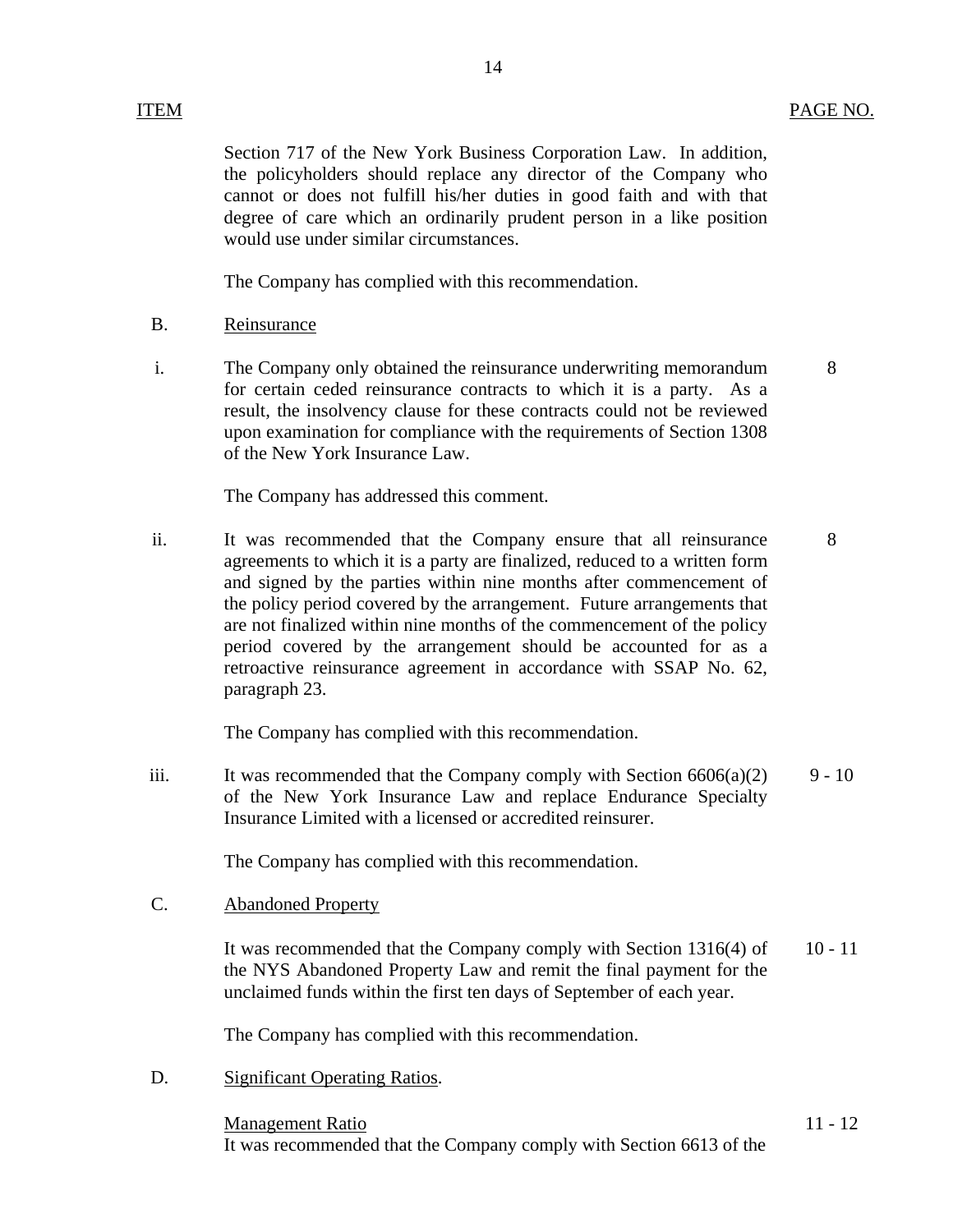NYIL henceforth and make efforts to bring down its management expenses within the limits allowed by this specific section.

The Company has not complied with this recommendation. A similar recommendation is made in this report.

- E. Accounts and Records.
- i. It was recommended that the Company ensure that the contract with its 12 13 CPA complies with the requirements of Department Regulation 118.

The Company has complied with this recommendation.

ii. It was recommended that securities transactions be recorded in the 13 annual statement on their trade date in accordance with SSAP numbers 26, 30 and 32.

> The Company has not complied with this recommendation. A similar recommendation is made in this report.

iii. It was recommended that the Company formalize its contingent 13 - 14 commission program with its agents, either by written agreement or disclosure, as this is a good business practice.

> The Company has ceased its contingent commission program therefore this recommendation is no longer applicable.

iv. It was recommended that the Company use correct transactions codes at 14 all times when entering loss transactions in the system.

The Company has complied with this recommendation.

v. It was recommended that in future annual statements filed with the 14 - 15 Insurance Department, the Company classify accounts correctly to the proper annual statement lines in accordance with the NAIC annual statement instructions.

> The Company has not complied with this recommendation. A similar recommendation is made in this report.

vi. It was recommended that the Company comply with Section  $6611(a)(1)$  15 of the Insurance Law and henceforth the Company retain an electronic file of accounts receivable and losses at each year-end in order that future verification of the annual statement can be facilitated.

The Company has complied with this recommendation.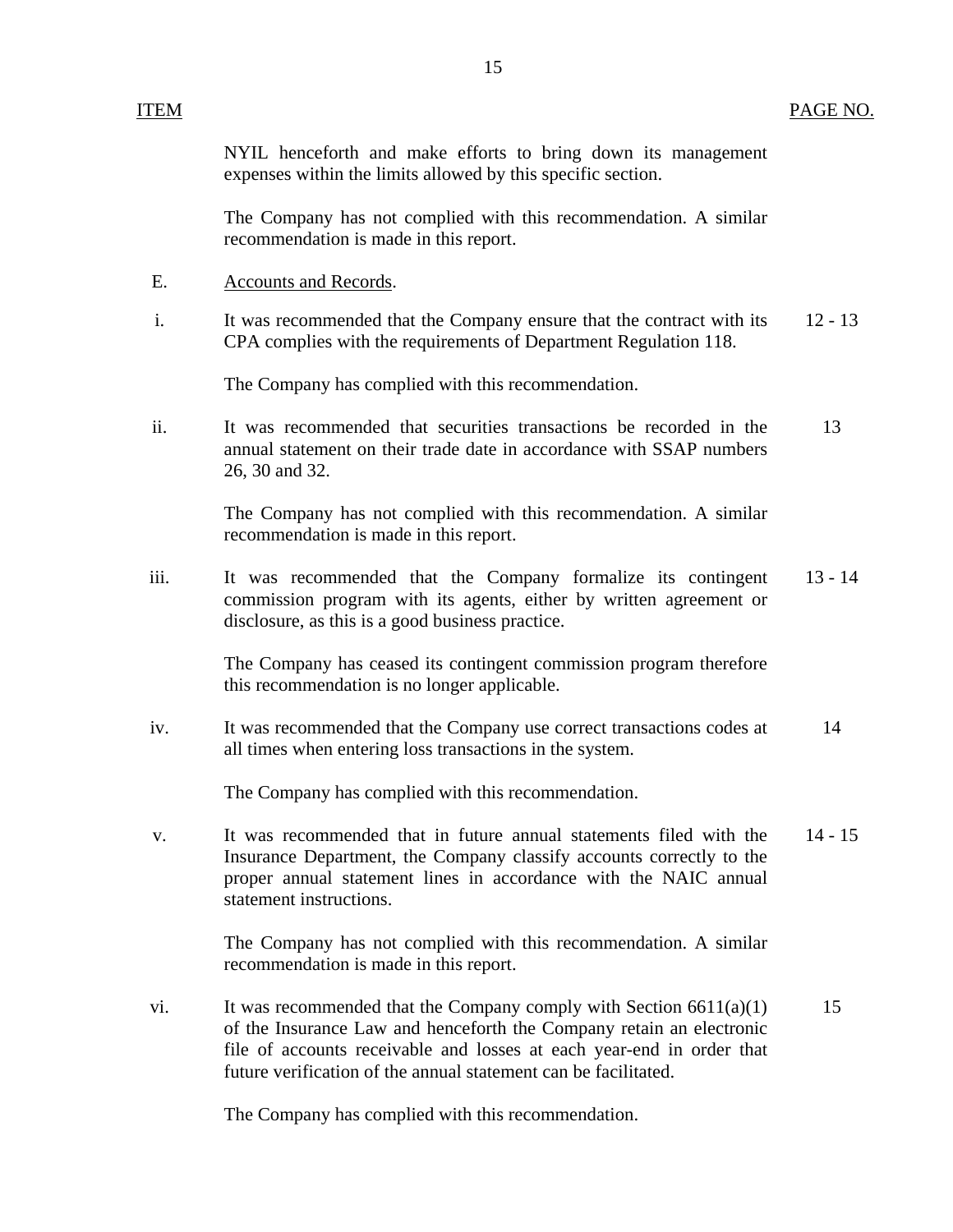vii. It was recommended that the Company enter into a lease agreement 16 with its landlord as this indicates a good business practice.

The Company has complied with this recommendation.

Loss and loss adjustment expenses

F. Loss and loss adjustment expenses<br>It was recommended that the Company provide accurate claim count 21 data and that the Schedule P be accurately completed in all future statements filed with the Department.

The Company has complied with this recommendation.

Market conduct activities

G. Market conduct activities<br>It was recommended that the Company fully comply with the 22 - 23 requirements of Circular Letter 1978-11 and going forward maintain a complaint log that encompasses the eleven subject matters required in this circular letter.

The Company has complied with this recommendation.

# **6. SUMMARY OF COMMENTS AND RECOMMENDATIONS**

#### **ITEM**

<span id="page-17-0"></span>**ITEM** 

### ITEM PAGE NO.

#### A. Reinsurance

It is recommended that the Company comply with the NAIC Annual 7 Statement Instructions by completing Schedule F - Part 3 correctly in all future filings with this Department.

B. Management Expense Ratio

It is recommended that the Company comply with Section  $6613(a)$  of 8 the New York Insurance Law and make efforts to bring its management expenses to within the limits allowed by this specific section. A similar recommendation was included in the previous report on examination.

- C. Accounts and Records
- i. It is recommended that securities transactions be recorded in the annual 9 statement on the trade date in accordance with SSAP No. 26, SSAP No. 30 and SSAP No. 32. A similar recommendation was included in the previous report on examination.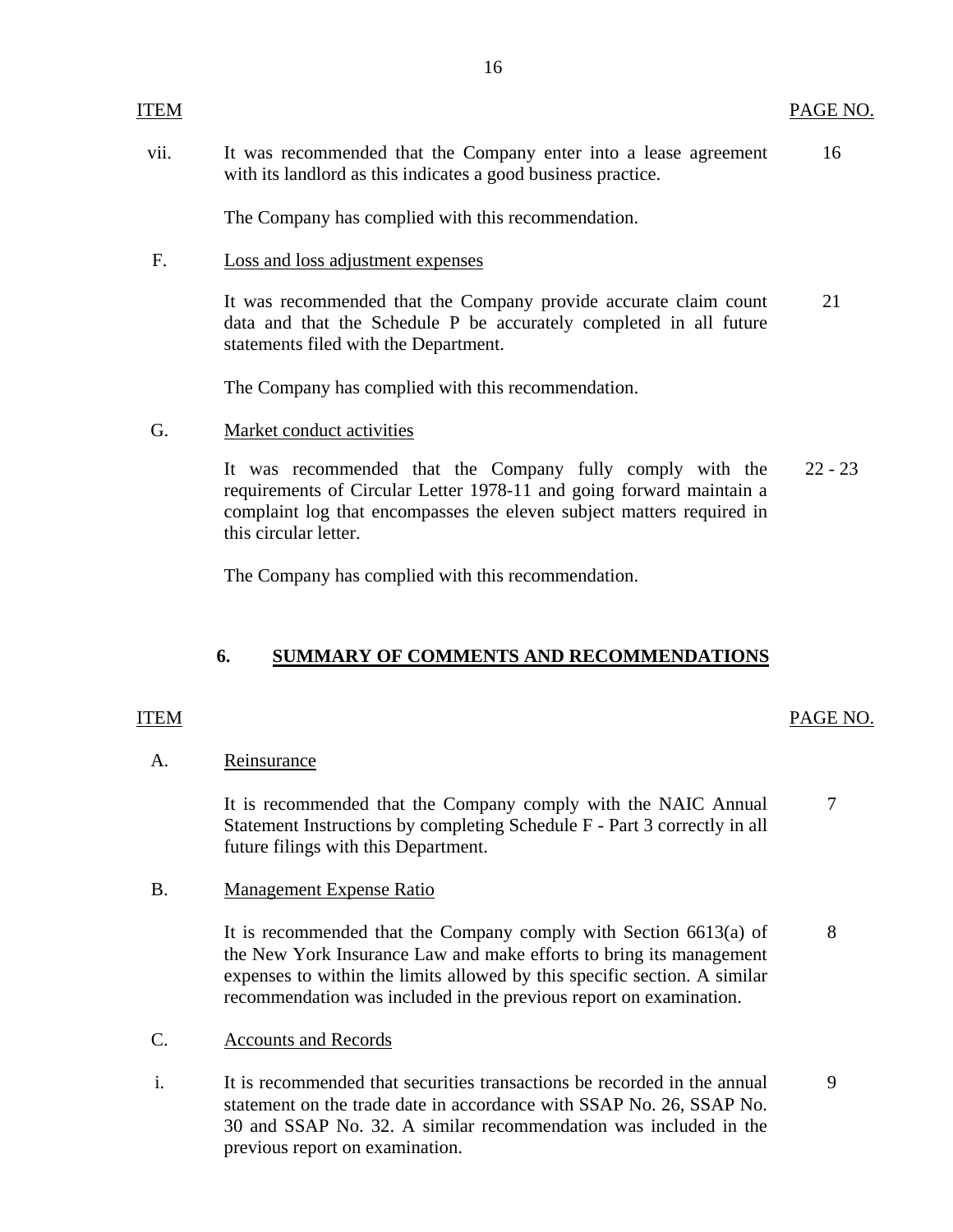9

- ii. It is recommended that the Company classify accounts correctly in accordance with the NAIC Annual Statement instructions in all future financial statements filed with the Department. A similar recommendation was included in the previous report on examination.
- iii. It is recommended that the Company comply with Section 1409(a) of the New York Insurance Law and limit its investment in any one institution to 10% of its admitted assets. 9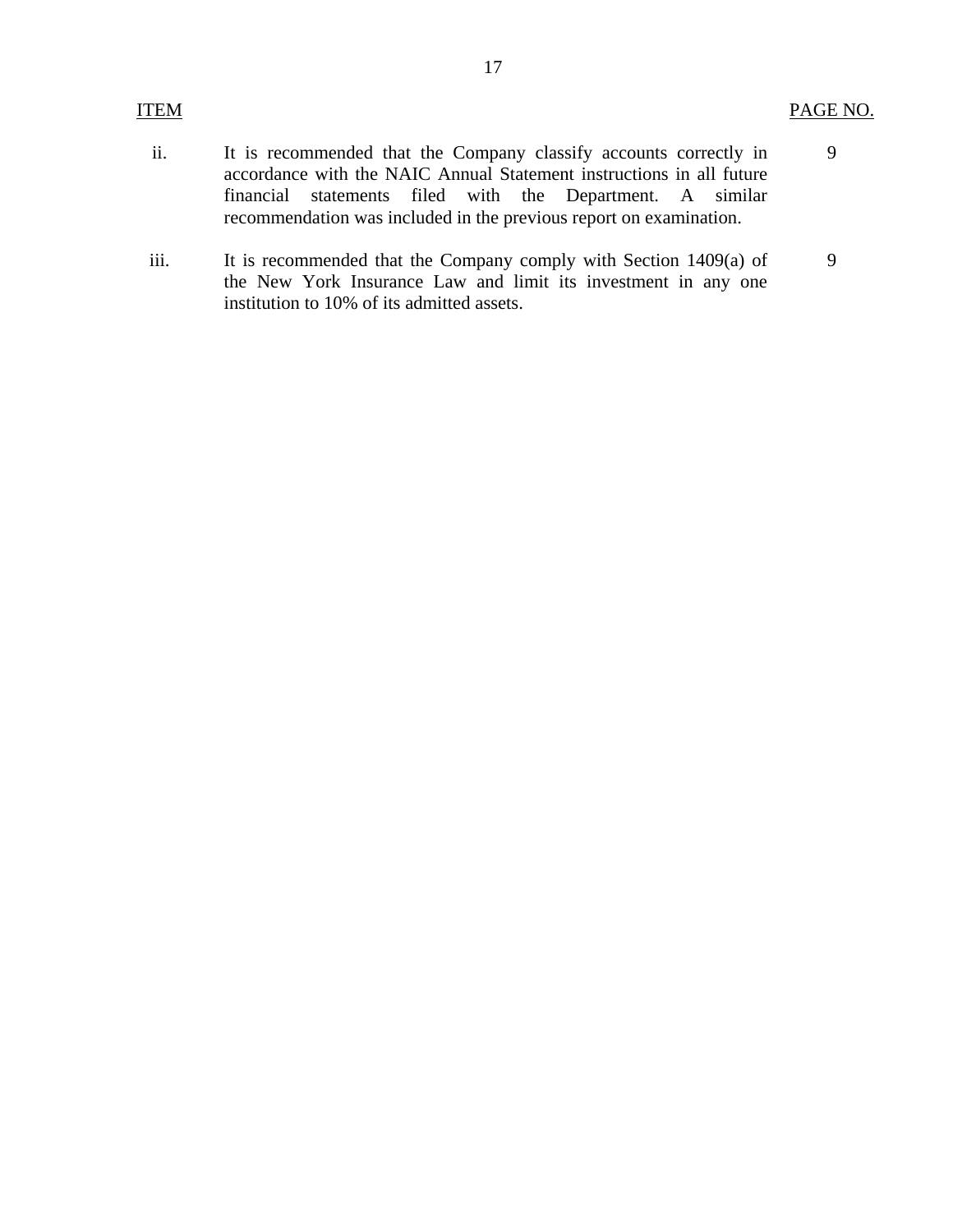Respectfully submitted,

 $\frac{1}{\sqrt{S}}$  $\sqrt{s}$ 

 Senior Insurance Examiner John Conley

# STATE OF NEW YORK ) )ss: COUNTY OF NEW YORK )

John Conley, being duly sworn, deposes and says that the foregoing report, subscribed by him, is true to the best of his knowledge and belief.

 $\sqrt{s}$ John Conley

Subscribed and sworn to before me

this day of  $\qquad \qquad$  , 2010.